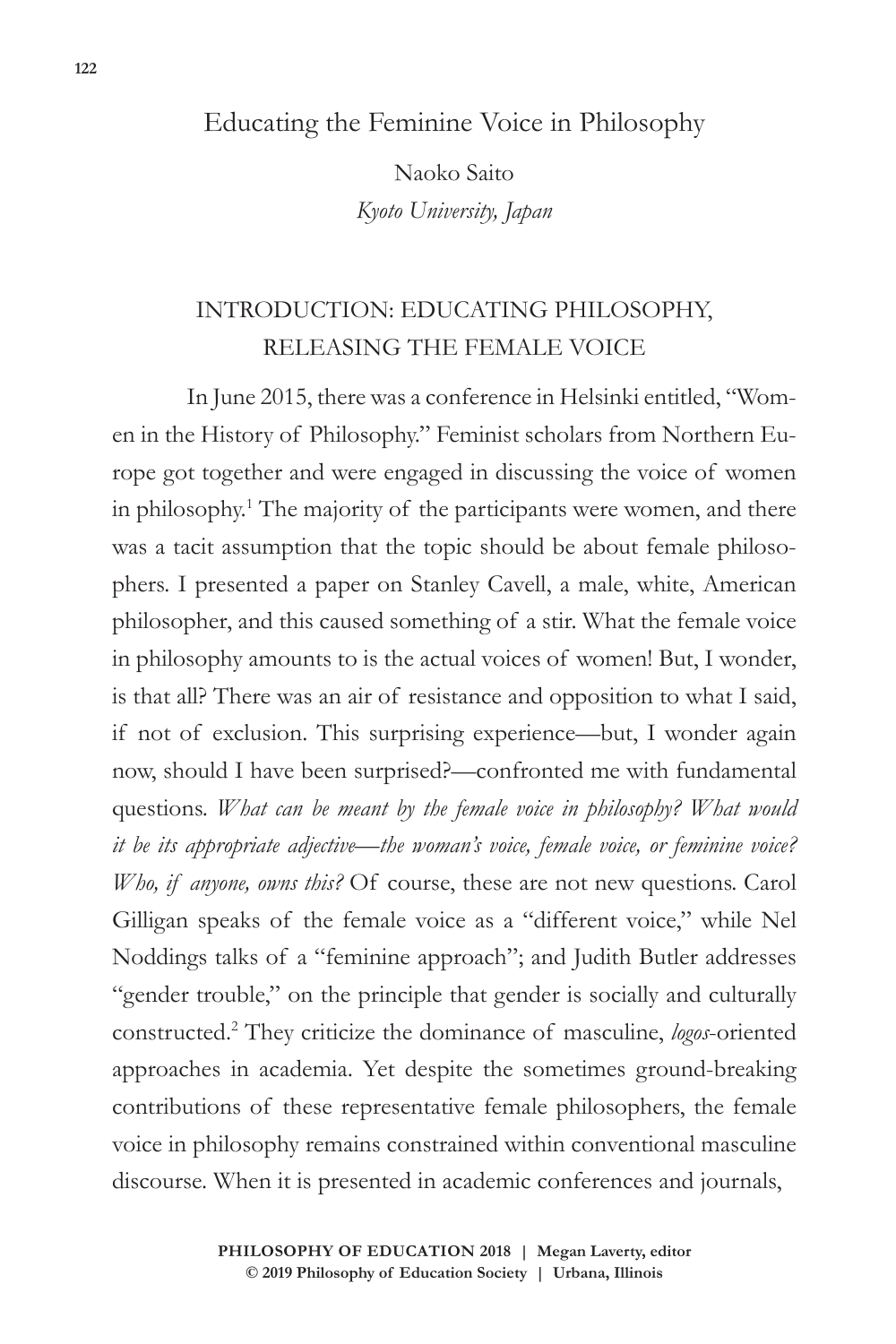its potentially rich implications are somehow muffled in a fundamentally unchanged style of philosophical argument—typically oppositional and argumentative. Despite the call for gender equality, philosophy remains male-centered, with women somewhat peripheral to the enterprise and this, not only in terms of its physical and visible aspects but also in the way philosophy is done. When it comes to the question of *how* the female voice is perceived, expressed, and represented, there still remains an imbalance. The questions of what "the female voice" might mean and who it is that represents this still remain open.

Beginning with these preliminary questions, this article not only considers what the woman's voice amounts to; it also explores how it might be released in common discourse in academia and how we (both men and women) can *learn to* attend to such a "different voice." There are questions here of the kind of education in philosophy through which men and women might be mutually transformed. In response, this article proposes to re-place the subject of philosophy, and the subject of woman, through an alternative idea of *the feminine voice in philosophy*. It tries to reconfigure the female voice without negating its fated biological origin and traits, and yet avoiding the confining of thought to the constraints of gender divides. This is to represent the *feminine* in terms of an archetype, as an aspect of the very nature of language. It is to find in the notion of voice a key to the education of philosophy for the co-existence of men and women.

In the second section, I shall start to explore a conception of the feminine voice that retains the biological difference and yet does not assimilate it into gender distinction. I shall introduce Paul Standish's idea of the "feminine-receptive mode" of language and thought in his attempt to *re-place the subject of philosophy*, a "different voice" uttered and enacted by a male philosopher. In the third section, I shall examine the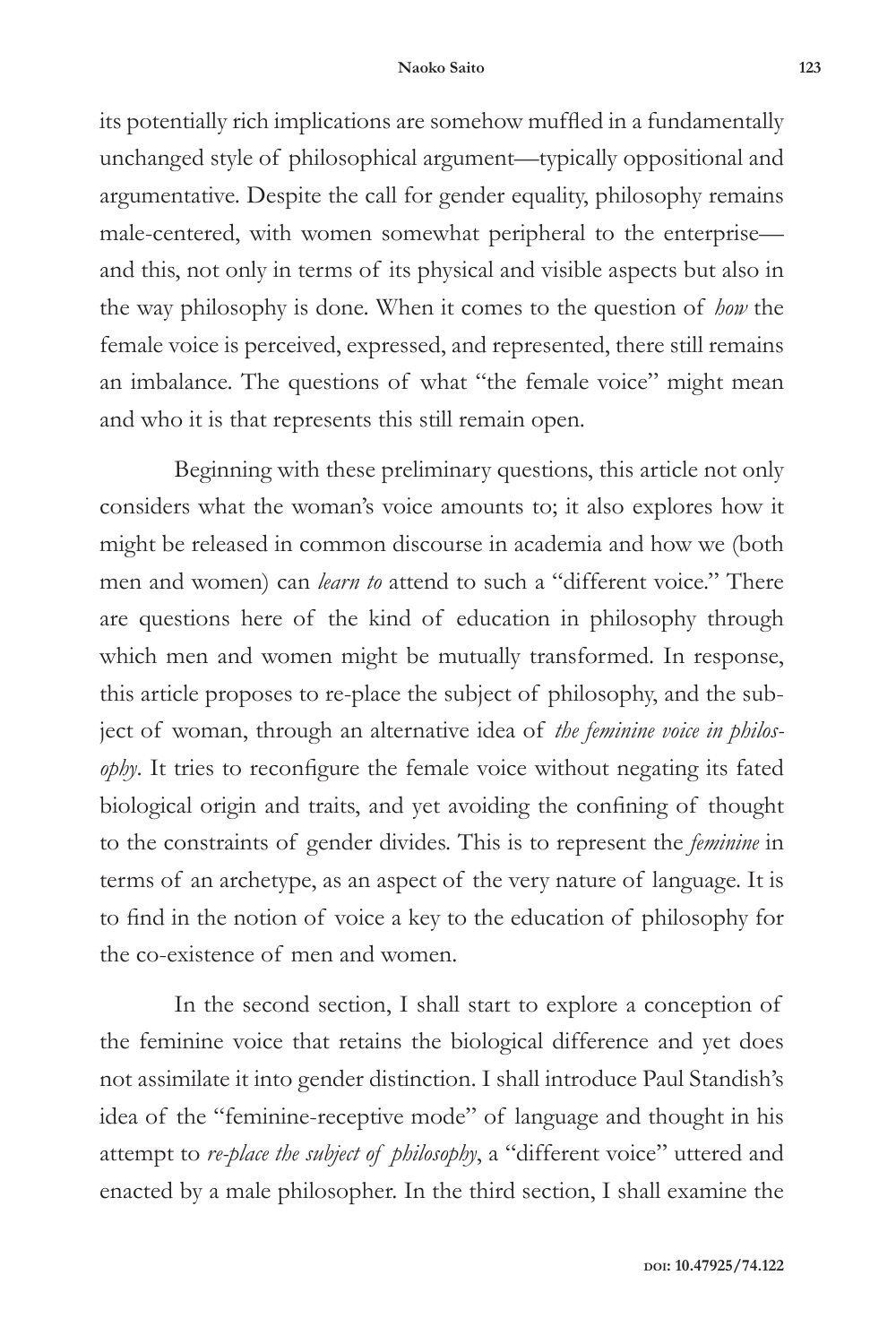feminine voice of another male philosopher, Stanley Cavell's attention to and echoing of the woman's voice in his autobiography and in his writings on film. I shall represent this as *the feminism of the father tongue*, an archetypical voice that crosses gender divides. The central theme there is the theft of the female voice by a male and how the woman, in contesting tears, comes to reclaim her voice of affirmation. In the final section, as an educational implication, I shall propose the conversation of justice as a way of cultivating the feminine voice in philosophy. This is an occasion of mutual destabilization and transformation of man and woman, crossing gender divides, and prepares an alternative route to political criticism to rectify the imbalance and to reclaim the rights of women.

# RECLAIMING THE FEMININE VOICE IN PHILOSOPHY, RE-PLACING PHILOSOPHY

After the aforementioned conference, I received the following comments from the organizer of the conference:

> Your use of the term "gender" is unclear. You seem to use it to describe an essentialistic idea of the feminine or masculine or stereotypes about the sexes that get us stuck in rules about how females or males should be. … Gender is meant to mean the socially constructed attributes of feminine, masculine, non-binary, etc.<sup>3</sup>

As this comment illustrates, there are some patterns in the way the female voice is treated and discussed in academia. There exists a confrontational relationship between the essentialist approach and socio-cultural approach in the definition of woman. Oftentimes, the female voice is featured by its particularity (care), and, in response to this, the concern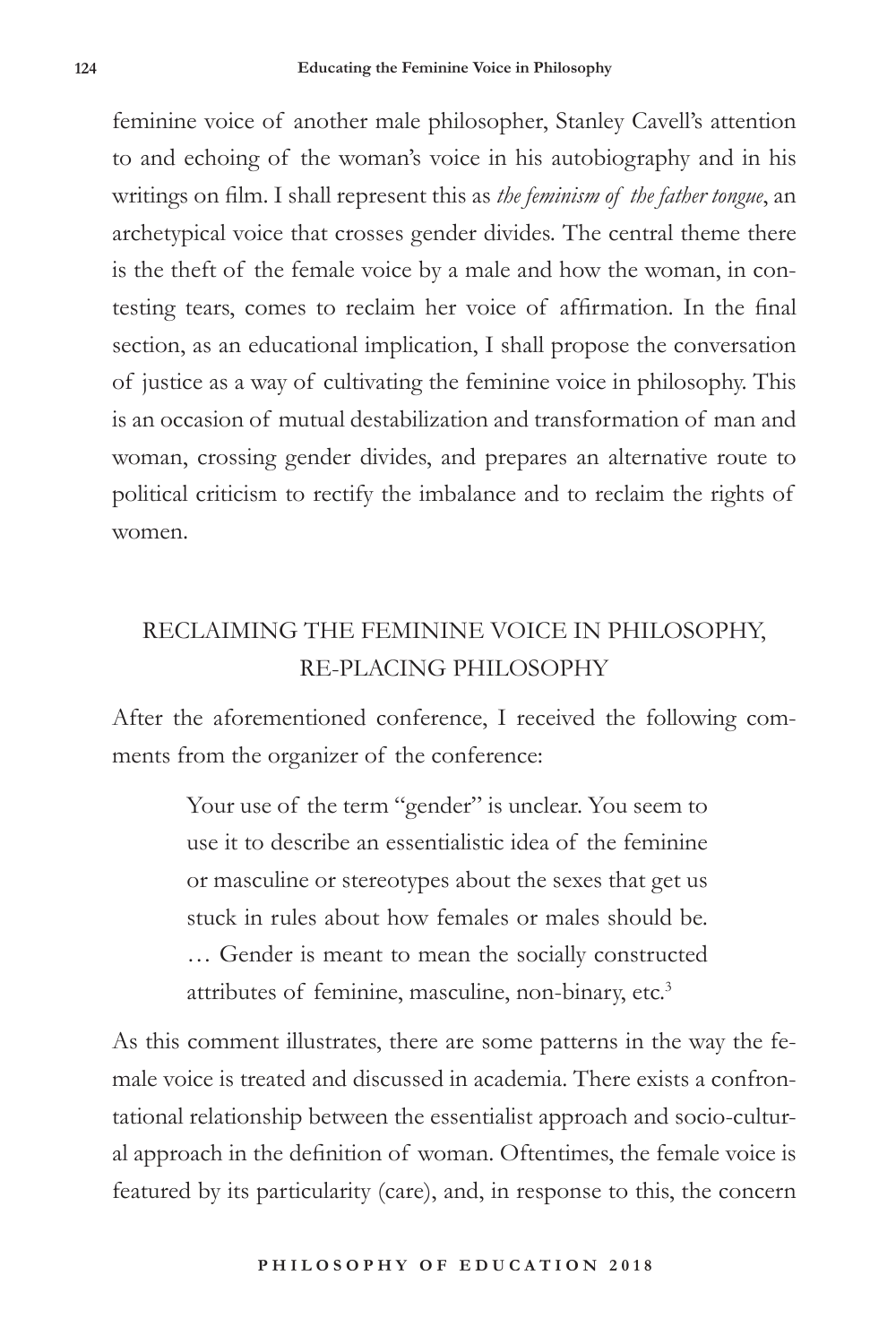has been raised that this may block the way to universal justice.<sup>4</sup> The female voice tends to be associated with the weak and disadvantaged in the context of ideological and political debate.<sup>5</sup> Furthermore when the female voice is discussed, it is oftentimes done from the third person perspective—speakers talking *about* women, and oftentimes, in the assertive, masculine mode. These modes of thinking and speaking continue to reinforce the divide between men and women, while the female voice is exposed to the danger of being assimilated into the existing mode of doing philosophy. The originally rich nature of female voice, its distinctive voice of the "I," becomes dissipated. Consequently the masculine discourse is re-circulated involving both men and women. The subject of philosophy remains the same; the positions of those who talk about the female voice are hardly ever destabilized. How can the female voice be rescued from this vicious cycle of reappropriation in academic discourse?

In response, Standish shows the *feminine* voice in philosophy to be of importance not as the property of female philosophers (understood biologically or in terms of an ideological boundary) but rather within the broader terms of what he refers to as re-placing the subject of philosophy.<sup>6</sup> To replace can mean "to substitute" but it can also mean "to place again" or "to place differently." He intends also that "subject" here refers both to philosophy as an academic subject and to the human subject, with its etymological implications that "sub-ject" means "under (sub)" and "-ject (thrown)." In his *Beyond the Self: Wittgenstein,*  Heidegger and the Limits of Language,<sup>7</sup> Standish presents a re-placed subject of philosophy, realized in relation to a provocative idea of the *feminine mode of language and thought*, which to some has seemed scandalous. He contrasts the "receptive-responsiveness" of the feminine voice with the "rational-assertiveness" of the masculine.<sup>8</sup> In contrast to the latter's judgmental or assertive mode, the former is presented in relation to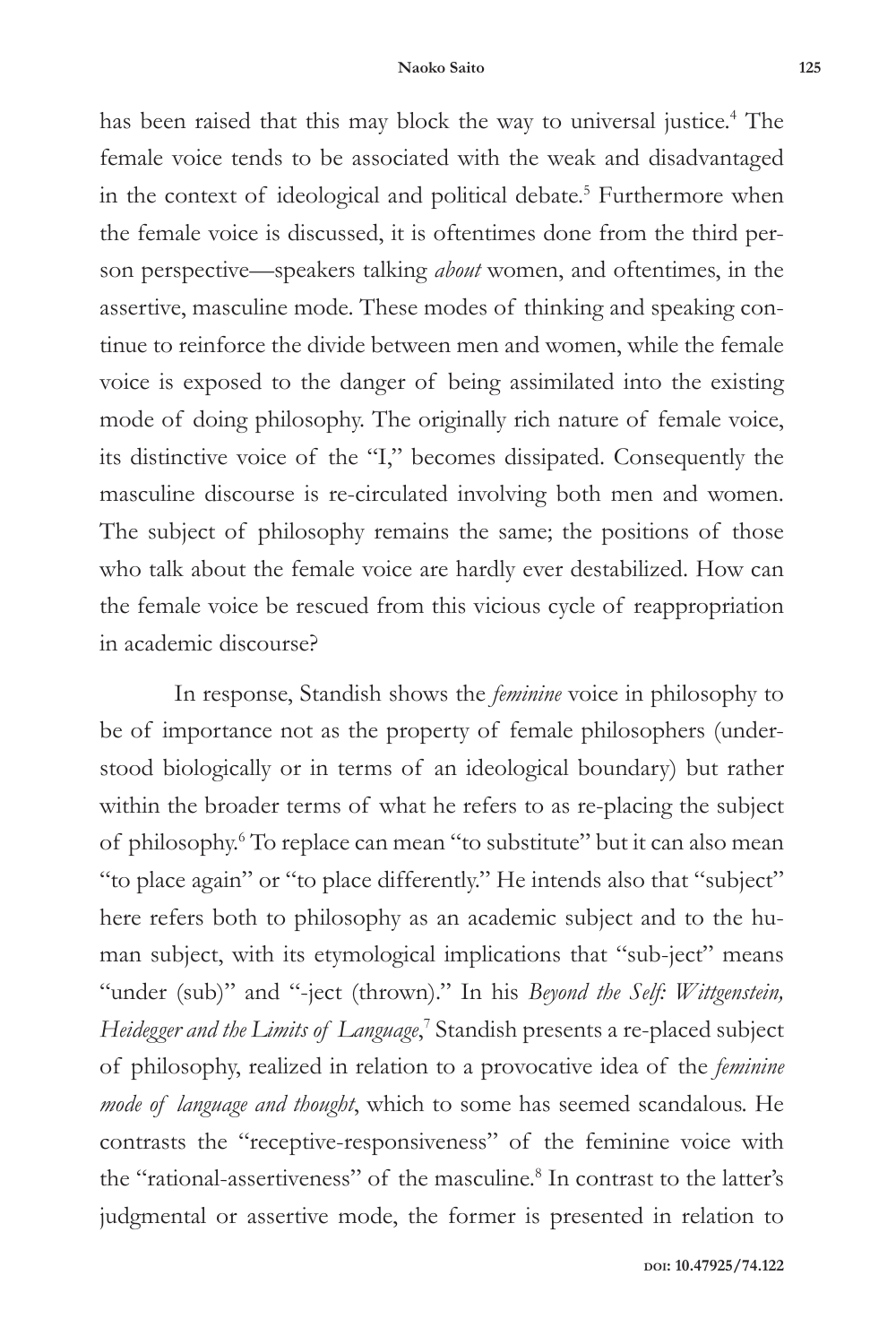the other-regarding virtues of *receptivity* and *humility*, effecting a shift of thinking from the excessive prominence of the idea of rational autonomy in modern Western philosophy. This thematization of the masculine and feminine draws on archetypes of ancient lineage, in which biological and cultural elements come together. Such replacing of the subject necessitates our receptiveness and sensitivity towards what is transitory and obscure, and to the limits of what we can grasp or know. The point is to turn the attention to alternative dimensions of experience and reality. Standish associates the idea of the feminine voice with the related ideas of suffering, passion, and patience. This emphatically does not, however, attribute emotion as irrational to women: rather he considers these emotional aspects of human beings to be a part of human reason, what constitutes the subject of philosophy. In discussing John Llewelyn's writing on Levinas, Standish relates this alternative way of philosophy to the grammatical middle voice—a voice that is somewhere between the active and the passive.<sup>9</sup> He turns towards a more transitory provisional possibility of language, which goes beyond the oppositions between man and woman, and reason and emotion.

In the exploitation of these archetypes, Standish risks being accused of being "sexist." In fact he takes the view that before the struggle for women's rights, there exists a philosophical question: "What is the significance of the woman's voice?" Here, the feminine does not exactly represent biological women. While it is true that the feminine voice is *a different* voice, this does not mean either that this voice is common to all women or that the plurality of the actual voices of women is to be eulogized. The alternative, feminine scope opens a different way of thinking, a way that has been suppressed where the (masculine) oppositional representation of the female has held sway. This is redolent of the "monolingualism" of masculine discourse.<sup>10</sup> The idea of the feminine presented by Standish suggests the resilient self of woman, one that is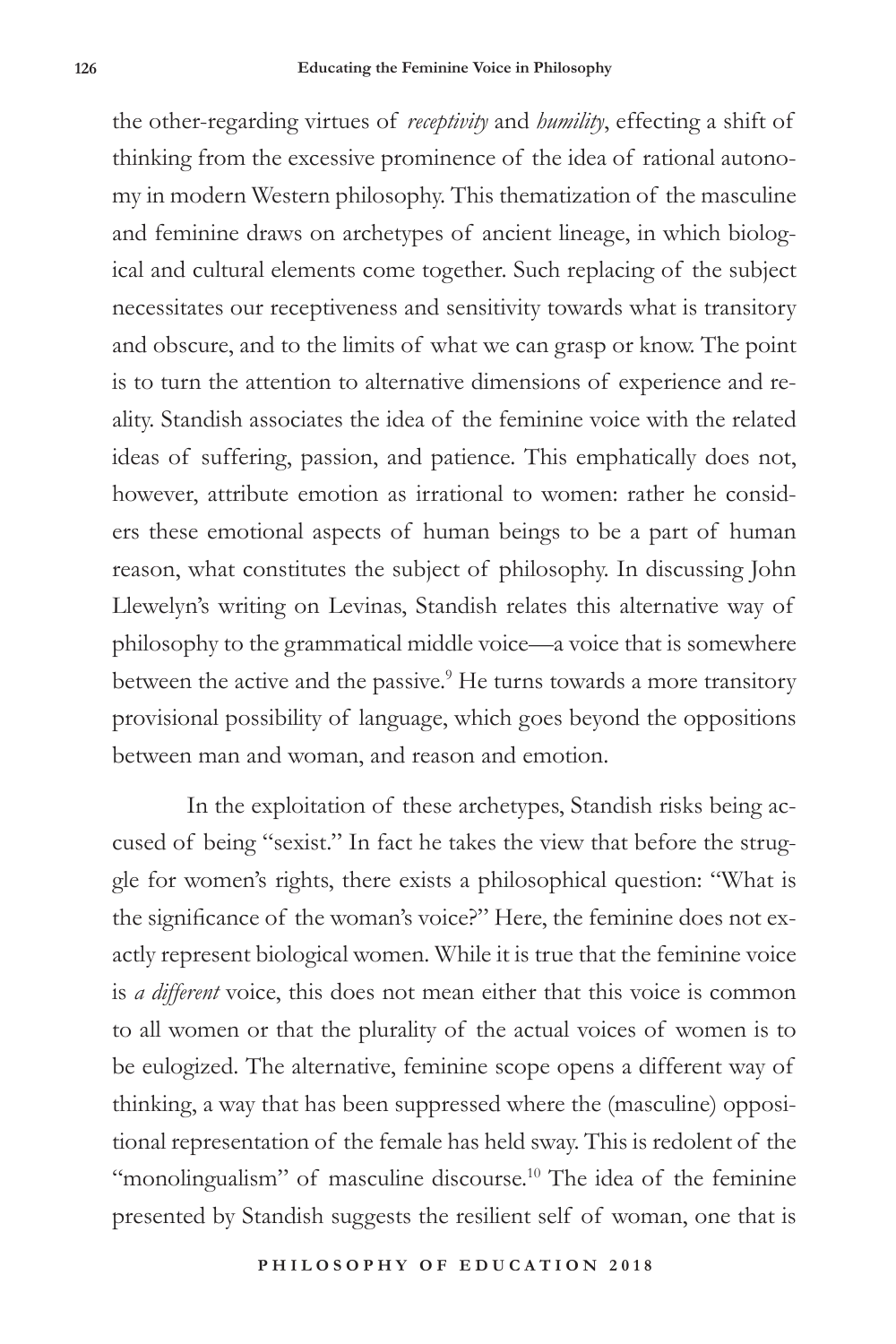different enough to be able to break the chain of reappropriation that the female voice has undergone.

#### FEMINISM OF THE FATHER TONGUE

I propose here to talk about philosophy in connection with something I call the voice, by which I mean to talk at once about the tone of philosophy and about my right to take that tone.<sup>11</sup>

Cavell's ordinary language philosophy provides us further with a way to "replace philosophy"12 by elaborating the idea of the feminine voice in philosophy. Cavell is a philosopher of voice who affirms "the education of humans, of making language mine, of finding my voice."13 His lifelong endeavor within philosophy is to restore a form of "autobiographical expression," reclaiming the first-person perspective in philosophy.<sup>14</sup> Institutionalized philosophy, he claims, with its fated arrogance, has brought about a denial of the other—a disparagement of the common and the ordinary, and hence of that distinctively American voice found in Emerson and Thoreau. Practicing philosophy in the ordinary, Cavell says, requires an ear to hear the tone of a particular voice—the "Emersonian and the *feminine* demands for a language of one's own."15 Emerson says that "women, as most susceptible, are the best index of the coming hour" and that the feminine voice is delicate, even feeble, and yet in a certain sense, resilient.16 Cavell's reclaiming of the feminine voice in philosophy, especially because he is a male philosopher, invites the criticism from some feminist philosophers. Ludger Viefhues-Bailey argues that Cavell's idea of the male and the female reinstates an oppressive binary of the sexes, to the detriment of the feminine.17 Cavell's view, however, cannot be reduced to a matter of gender difference or a matter of incorporating more voices of women in philosophy. He chal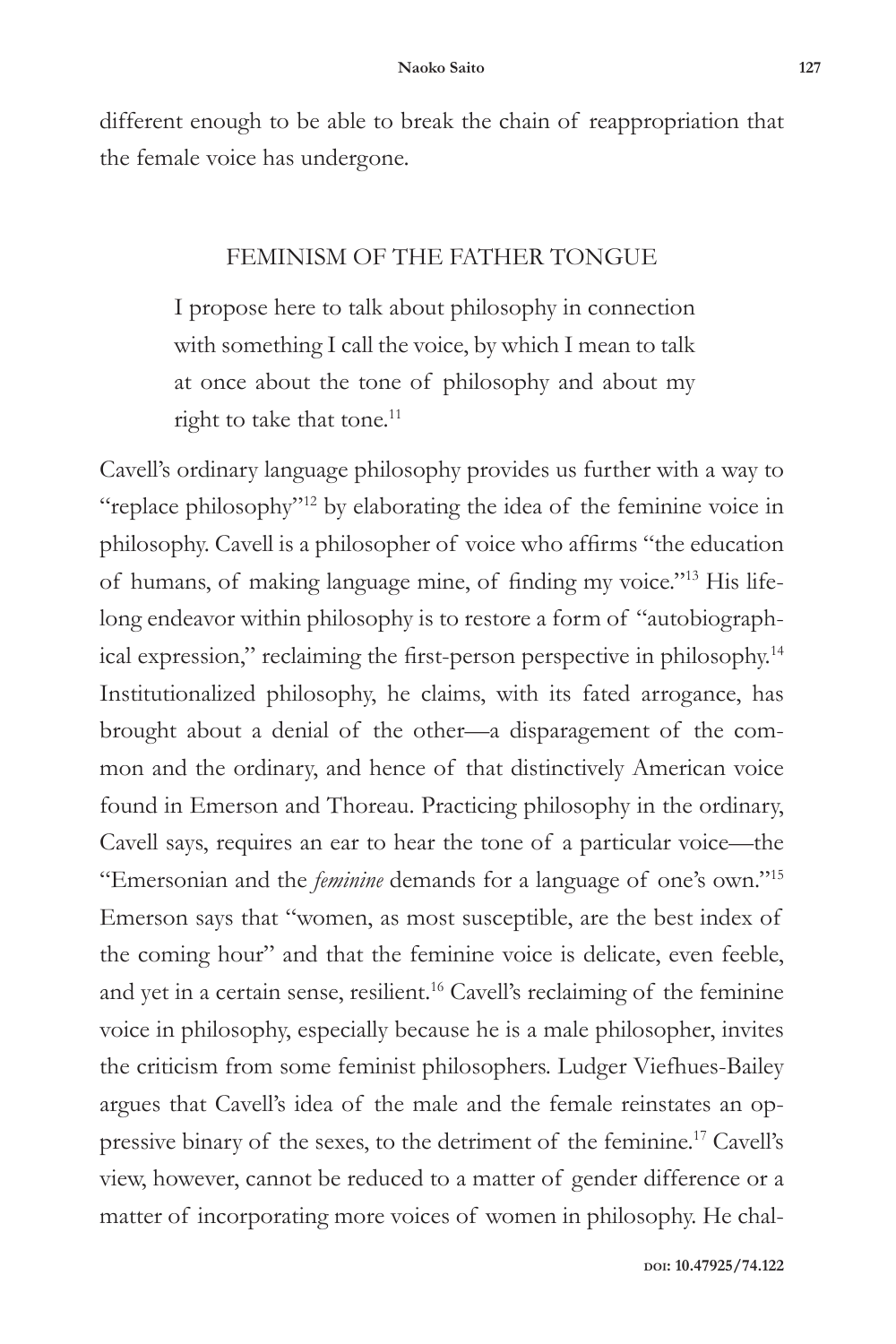lenges the monolithic masculine voice, and yet his strategy is oblique.

In Cavell's autobiographical writings, the controversial biological difference is presented most straightforwardly in the figure of the father and the mother. Cavell's idea of the feminine is not exclusively related to the mother, but in some way *both* to his father and to his mother. His life in philosophy then has been "directed to discovering the child's voice"—his own voice, which had been "denied" in the tension between his father and his mother.18 On the one hand, his mother, a pianist, had "perfect pitch,"19 but she had a tendency to keep her feelings in their "secret places."20 On the other hand, his father had "a knack for telling stories," a "tact or pitch" of story-telling, and it was from his father that he came to understand something of what he was later to call the "philosophy of the concepts of pawnbroking."21 Cavell incorporated into himself his father's "shame of himself," his "self-contempt for his failures" in the world.<sup>22</sup> Cavell's father and mother admired each other's talent, but they were in "despair of harmony," manifested in his mother's "periodic silences."23 The figure of the "mad child," which pervades Cavell's writings, and the figure of a silenced child in "complete isolation, and absence of voice" represent the state of a human being devoid of intelligibility to the world.24 Cavell describes his childhood wish for "erasing and transfiguring" his identity.25 Through his parents' argument, Cavell acquired his "conception of philosophy as the achievement of the unpolemical, of the refusal to take sides in metaphysical positions."26 For him, finding voice is a matter of "translat[ing]" his father's and mother's words, especially in lending his ear to his mother's silent melancholy.<sup>27</sup>

With this quasi-psychoanalytical root in Cavell's philosophy, the feminine voice is explored in the genre of what he calls the "melodrama of the unknown woman."28 The central theme is the "incorporation,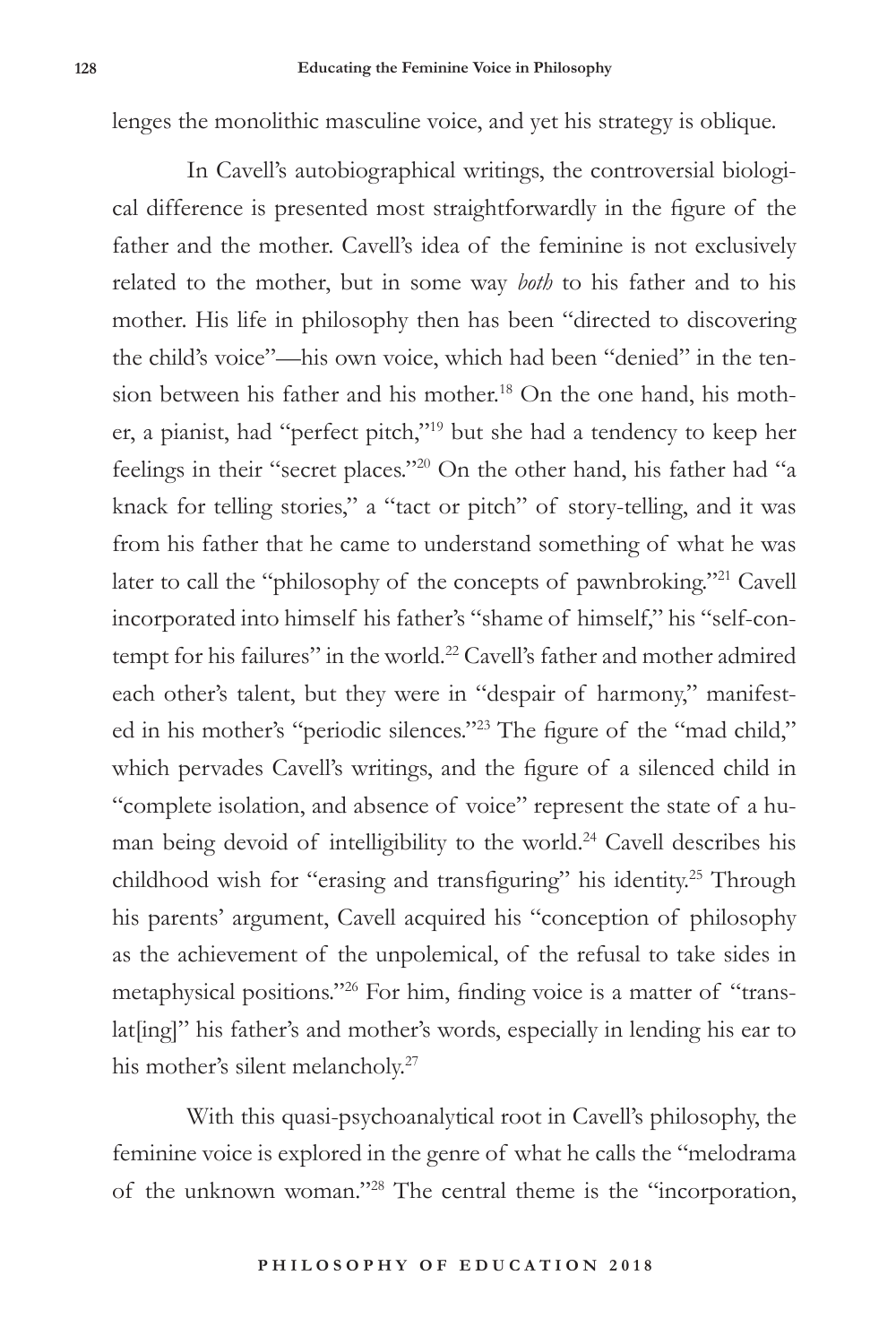or theft, of the feminine" voice in the name of "love as possession."29 Cavell calls this "mutual victimization, sapping of one another, vampirism," relating this to "what Emerson spots as adultery."30 This is men's "plagiarizing women's thoughts" as "a distrust of their own originality."31 And this resounds with the Emersonian idea of conformity, in which human beings "have no voice."<sup>32</sup> Philosophically speaking, this dark side of the feminine voice is inseparable from the threat of skepticism.33 We suffer from the "perpetual incompleteness of human expression" and from a "horror of understanding."<sup>34</sup> "Denial" of the other and "interest in the world withdrawn to the point of chronic boredom, lost in lovelessness" are the fated human condition.<sup>35</sup>

Here the "father tongue," which Cavell quotes from Thoreau, has paradoxically a crucial relevance to the nature of the *feminine* voice of philosophy. By contrast to the mother tongue ("commonly transitory, a sound, a tongue, a dialect merely, almost brutish"), the father tongue is "a reserved and select expression, too significant to be heard by the ear, which we must be born again in order to speak."36 Though the idea here is controversial as it seems to disparage the mother, the father here is not an authority figure. Rather, together, they symbolize our dual relation to language. Thinking of the woman's voice in opera, Cavell speaks of "the breath of life," associating it with the body: this he calls the "dimension of orality, the depth of talking."37 There is something bodily, sensual in Cavell's view of language. Here the idea of the father connotes separation, split, discontinuity and mediacy—all of which hinges on *re*birth as symbolizing a process of reengagement.<sup>38</sup> This is not, however, a once-and-for-all event, but a daily baptism, a daily requirement that our right relation to language exacts. The rebirth of language involves a "discontinuous reconstitution of what has been said, a recounting of the past, autobiographizing, deriving words from yourself."39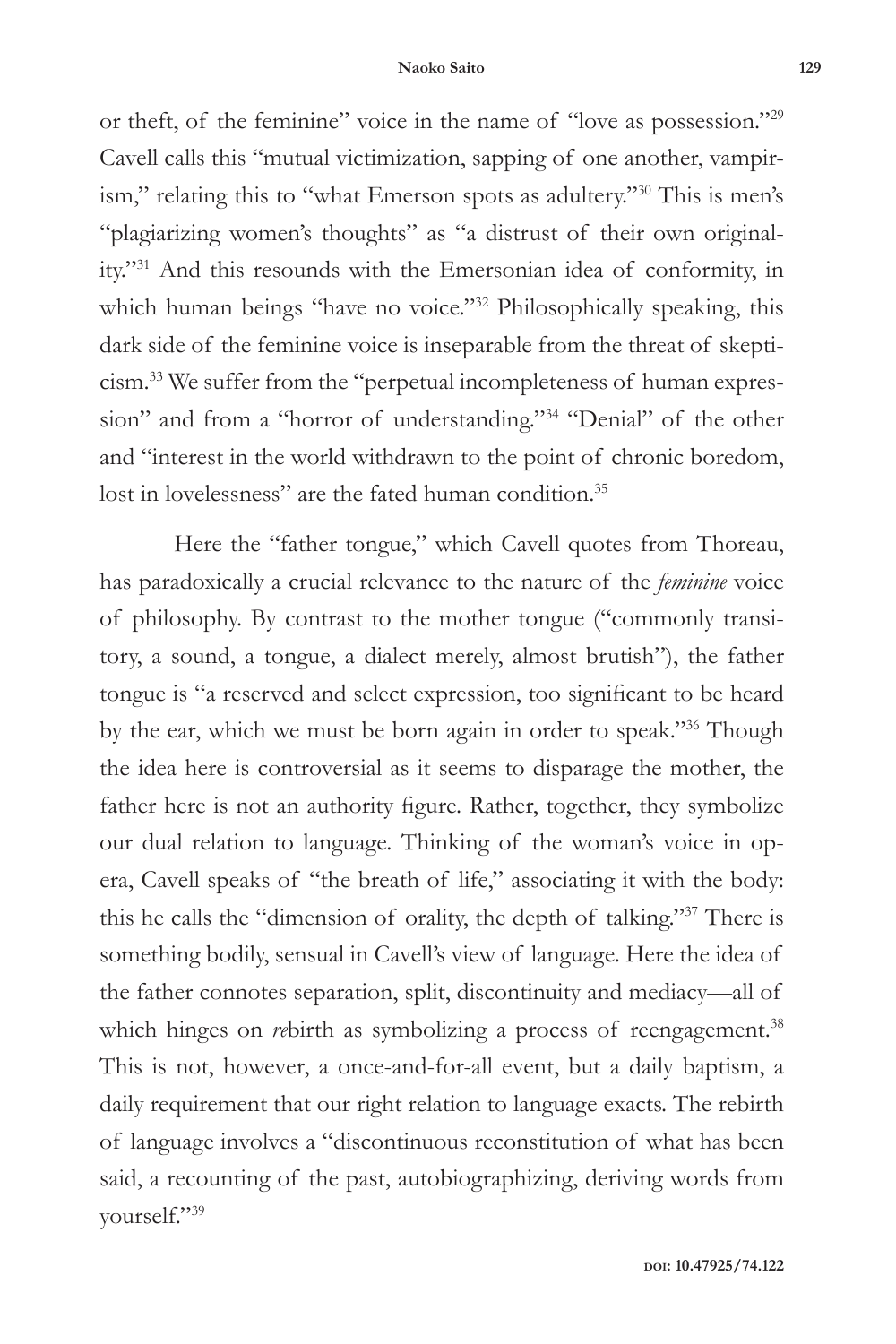Let me bring out the paradox here by saying that Cavell's attempt to re-place philosophy might better be expressed with the phrase *the feminism of the father tongue—*a philosophy that is feminine without being feminized. The feminism of the father tongue releases us from the illusion of relation that is typically associated with the feminine and motherhood—which is oftentimes affiliated with interdependence, home and belonging—and from the idea of language as conventionally represented by the mother tongue. It is related to emotion, passion, and receptivity, and yet is not a reactionary turn to irrationalism. In *The Claim of Reason*, Cavell claims that passion and desire are the sources of our "search for reason."40 This is echoed in and echoes Emersonian thinking as "the passive (patience, passion)," thinking as reception, and "thinking as the receiving or letting be of something."41 This is not to compromise reason, but rather to make it more rigorous.

The feminism of the father tongue provocatively transgresses the gender distinction, bringing us (men and women) back to the state of the "infantile, before the establishment of human gender, that is, before the choices of identification and objectification of masculine and feminine have settled themselves"—the state that Emerson calls "neutrality"—before the ideological, political debate begins.<sup>42</sup> "Neutrality" here is different from the category of the neuter: it requires a process of achievement, by "the self as on a path," as a condition of finding one's voice.43 In relation to this we all stand as "infants," literally as those who cannot speak. From this perspective, the feminine voice in philosophy can best be thought of as an *archetype*. This is a dimension of the human that is there in some degree in women and men in the state of infancy, later to be socially and culturally determined. These archetypes are figured in aspects of the biological body, well before they are taken into ideological partisanship (that is, into stances of opposition or conflict). Echoing Emerson's idea that the "inmost in due time becomes the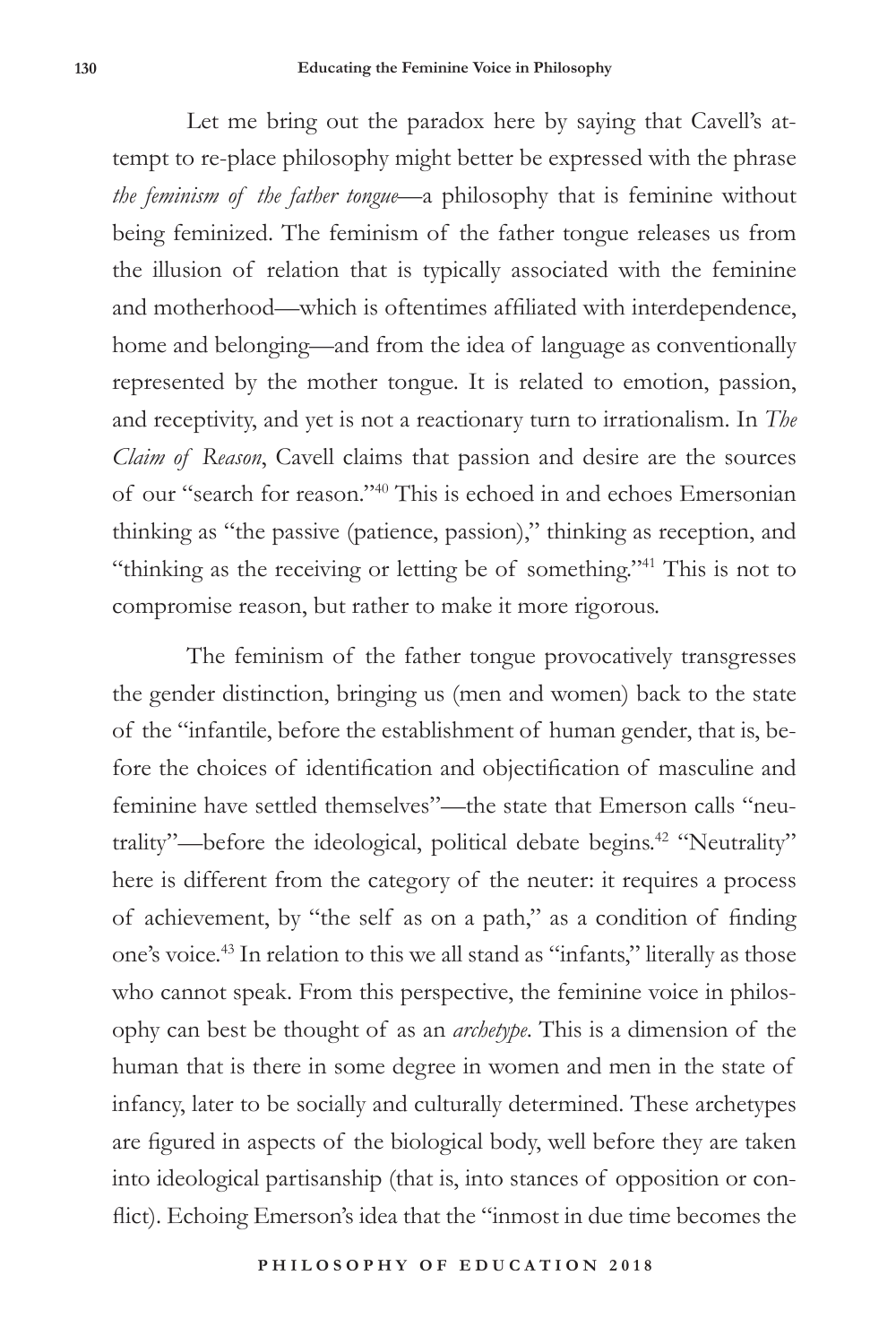outmost," the feminism of the father tongue acquires its objectivity and publicity in the process of becoming, working through the particular and singular to express what is universal and representative, and thus to "stand for humanity."44

#### CONTESTING TEARS, CROSSING GENDER DIVIDES

The position of women is neither that of exiles nor of immigrants: unlike the immigrant, the woman's problem is not one of not belonging but one of belonging, only on the wrong terms; unlike the exile, the woman is not between two different cultures but is at odds with the one in which she was born and is roughly in the process of transfiguring into one that does not exist, one as it were still in confinement.<sup>45</sup>

At the conference mentioned at the beginning of this article, my presentation of Cavell's interpretation of the melodrama of the unknown woman—his reading of *Stella Dallas* not, as typically understood, as a story of self-sacrifice (of a mother for her daughter), but as one of "self-liberation and self-empowering, epitomized precisely as the claiming of a face," substantiated by his emphasis on Stella's leaving home and separation from her daughter, her walking towards the screen with a smile mixed with her tears—invited strong criticism.<sup>46</sup> What I said sounded to my critics to be too cold, uncaring, harsh, even inhumane. It was scandalous as it disturbed, so it seemed, the current of academic feminist discourse.

By contrast, the point of the feminism of the father tongue is not to negate the significance of care but to reinforce it, so that care is redirected towards the regaining of the singularity of the female voice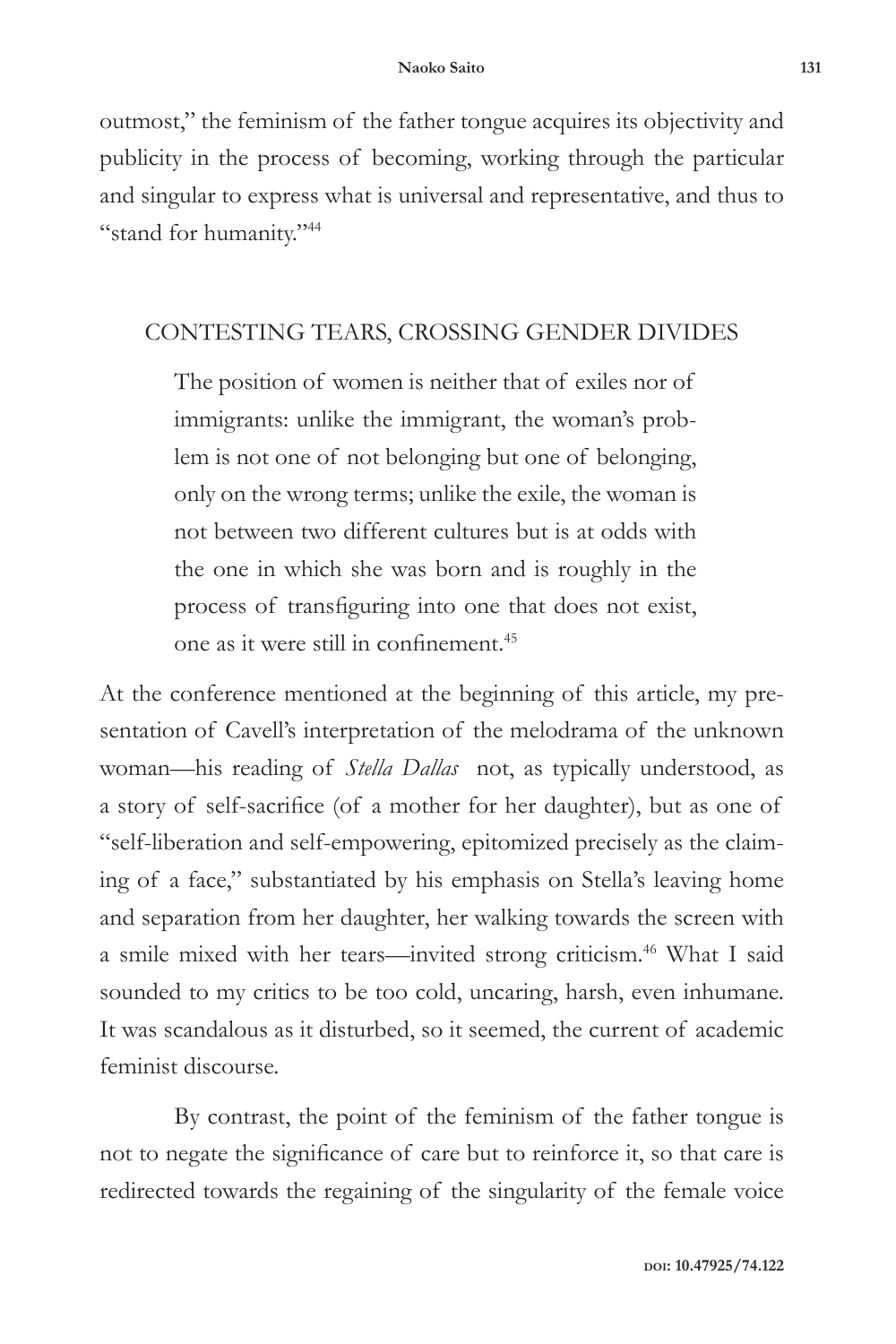to break the chain of reappropriation. In the melodrama of the unknown woman, the woman eventually regains her voice, as exemplified in *Gaslight* by the voice of Paula: "Now I exist. Now I speak for myself; and in particular because I speak in hatred and to you, who have always pretended to understand me, and pretended not to understand me, and who I now know will alone understand my every word and gesture."<sup>47</sup> The finding of a female voice is the matter of her "right to words, of her own voice."48 The woman now learns to speak in the father tongue, undergoing a "process of mourning" to morning—a therapeutic procedure of being born again, from "the binaries of parental words," to regain "my right to exist, to have a birth."49

The feminine voice of the father tongue is different from the voice asserting human rights, in outrage at social injustice; rather in patience and silence, a woman in the film cultivates the ground for activating her voice in the "pain of individuation" by taking new steps.<sup>50</sup> Echoing Emerson's voice—"I grieve that grief can teach me nothing, nor carry me one step into real nature"—Cavell says, "Despair is not bottomless, merely endless; a hopelessness, or fear, of reaching bottom."51 The emphasis here is on *contesting tears* as the "teaching of tears."52 This is the evocation of what Emerson calls "the sacred affirmative,"53 "to move beyond nihilism."54 Emersonian perfectionism is the morality of self-empowerment and liberation, not that of self-sacrifice, self-abrogation, or self-forgetting, the latter oftentimes being attributed to women as the weak. The "feminine" tone of the "I think" is *prophetic* and "extra-vagant."55 Saying "I think" creates the very moment when the heightened tone of "my" voice marks this particular time in history the moment of the rebirth of the feminine.

The "unknown woman" suffers from an "uncanny homeliness."56 Her feminine voice teaches us to learn to relinquish our belong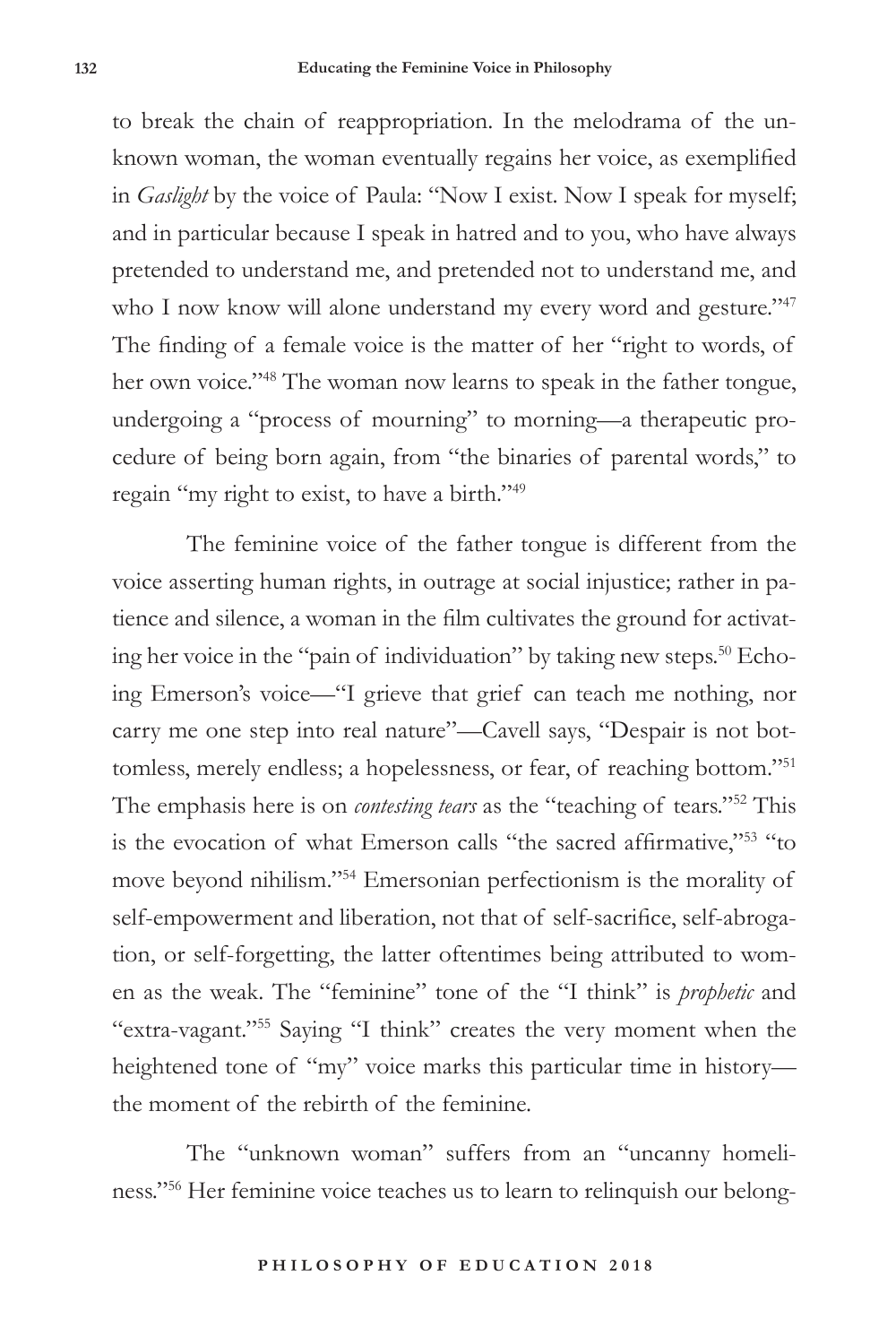ing for the sake of finding a better way—which is a matter, to follow Wittgenstein, of accepting the sense of our being "endlessly homeless."<sup>57</sup> Cavell's suggestion might be for an ethic of un-belonging, the teaching of "learning to walk away."58 Far from what is imagined in philosophy as the secure rationality of the autonomous self, the subject of the woman, with which this is to be re-placed, is more vulnerable, insecure, and yet resilient. Leaving the home ground of philosophy, the feminism of the father tongue offers a way of thinking that is missing from the familiar political discourse of marginalization, suppression, and subordination. In contrast to the politics of recognition and to the "politics of resistance,"59 we might call this the *politics of acknowledgment—*acknowledging of what is beyond one's grasp and surprise at the scary and disturbing. This strange, uncomfortable position of the feminine will affect men, but only if those men are perceptive enough, ready to be affected, disturbed, and changed themselves. And this requires education.

Cavell calls for "serious conversation between women and men."60 This is the "happy possibility" of friendship and mutual education between man and woman.<sup>61</sup> For a woman to "regain [her] tongue," the other as a friend is a crucial resource in finding the measure of the authority of her speech.62 The friend awakens us—making us "ashamed of our shame," of the state of our conformity—and represents "our beyond," through "recognition and negation."63 This is an occasion for mutual destabilizing, for the undergoing, for both man and woman, of the "shock of recognition."64 By contrast to Rawls' theory of justice and his idea of "cooperation," Cavell presents the idea of the "conversation of justice."65 Such conversation is to retain space for "the opacity, or non-transparence, of the present state of our interactions, cooperative or antagonistic."66 Its virtues are "those of listening, the responsiveness to difference, the willingness for change."67 The conversation of justice will undo the knots in our thinking that arise from the oppositional and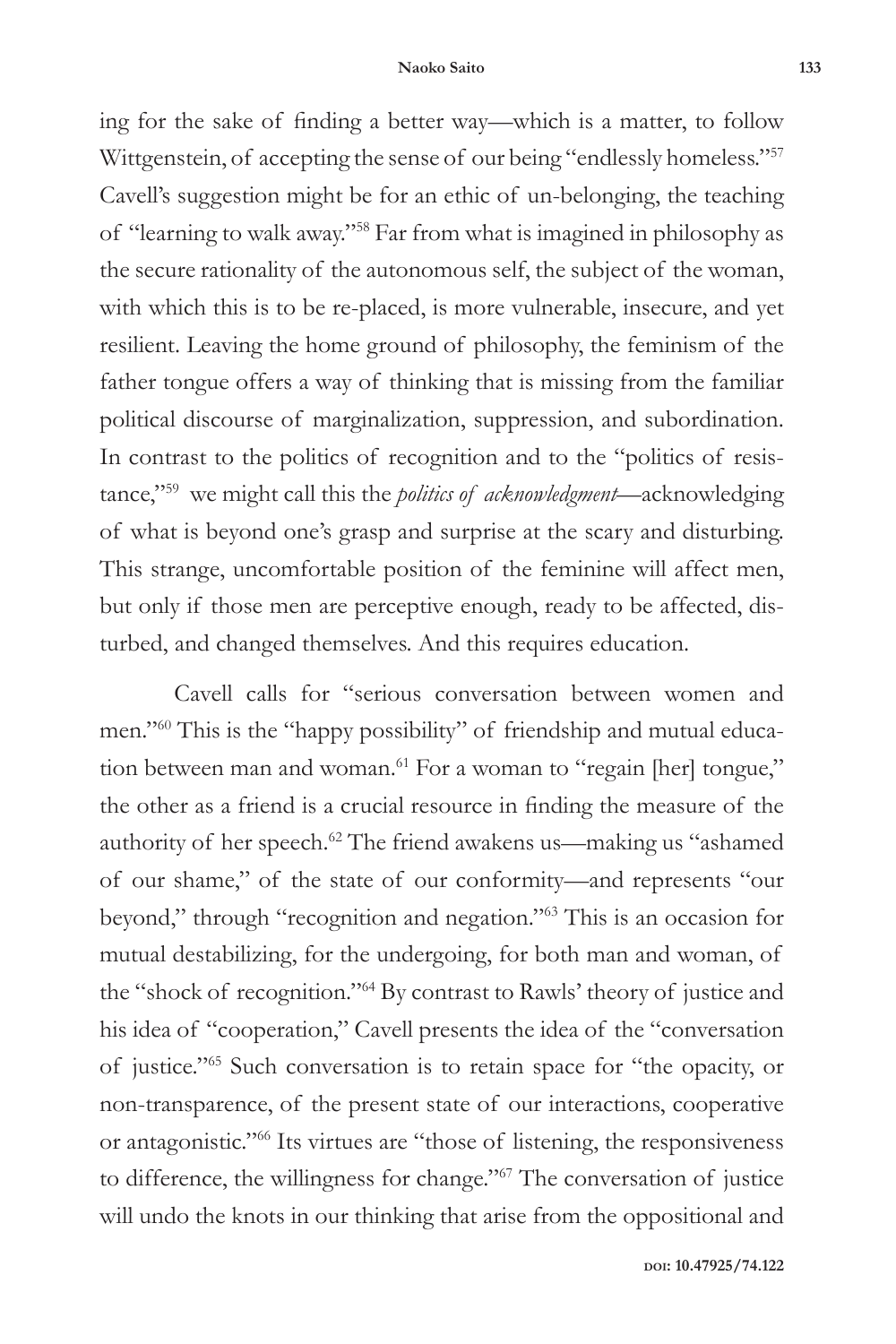argumentative mode of doing philosophy. Crossing gender divides, the archetypical feminine voice is to be cultivated in such conversation.

Philosophy awaits education as *trans*formation, the therapy of its subject. Philosophy thus reconceived can open its possibilities for the education of men and women as the subject of humanities. We can begin this in our common practice in secondary and higher education. Film, for example, can be incorporated into the curriculum of philosophy and social science. In the cultivation of the aesthetic imagination, it will heighten our sensibility to the invisible but deep-seated phenomenon of the theft of the woman's voice in academia. There, resisting easy oppositions and categorization and crossing gender divides, the feminism of the father tongue will guide us to a more oblique, and yet a more radical way of political criticism. Contesting tears, it can teach men and women to reclaim their right to speak, to find their own first-person voice, and hence to provide a way for political education to rectify an "imbalance" between men and women.<sup>68</sup>

5 Fabienne Brugère*, L'ethique du "care"* (Paris: Presses Universitaires de France, 2011), Japanese trans. Tetsu Harayama and Rieko Yamashita (Tokyo: Hakusui-sha, 2014). 6 Paul Standish, "Replacing the Subject of Philosophy" (paper presented at the Annual Meeting of Japanese Association of the History of Thought of Education,

<sup>1</sup> June 16, 2015, Helsinki Collegium for Advanced Studies, University of Helsinki. 2 Carol Gilligan, *In a Different Voice: Psychological Theory and Women's Development* (Cambridge, MA: Harvard University Press, 1982/1993); Nel Noddings, *Caring: A Feminine Approach to Ethics and Moral Education* (Stanford: Stanford University Press, 1984)*;* Judith Butler, *Gender Trouble: Feminism and the Subversion of Identity* (New York: Routledge, 2006/1990).

<sup>3</sup> Comment by Sigridur Thorgeirsdottir (June 20, 2016).

<sup>4</sup> Michael Katz, Nel Noddings, and Kenneth Strike, eds., *Justice and Caring: The Search for Common Ground in Education* (New York: Teachers College Press, 1999).

September 15, 2013, Keiko University, Tokyo).

<sup>7</sup> Paul Standish, B*eyond the Self: Wittgenstein, Heidegger, Levinas and the Limits of Language*, trans. Naoko Saito (Tokyo: Hosei University Press, 2012). 8 Standish, *Beyond the Self,* 111.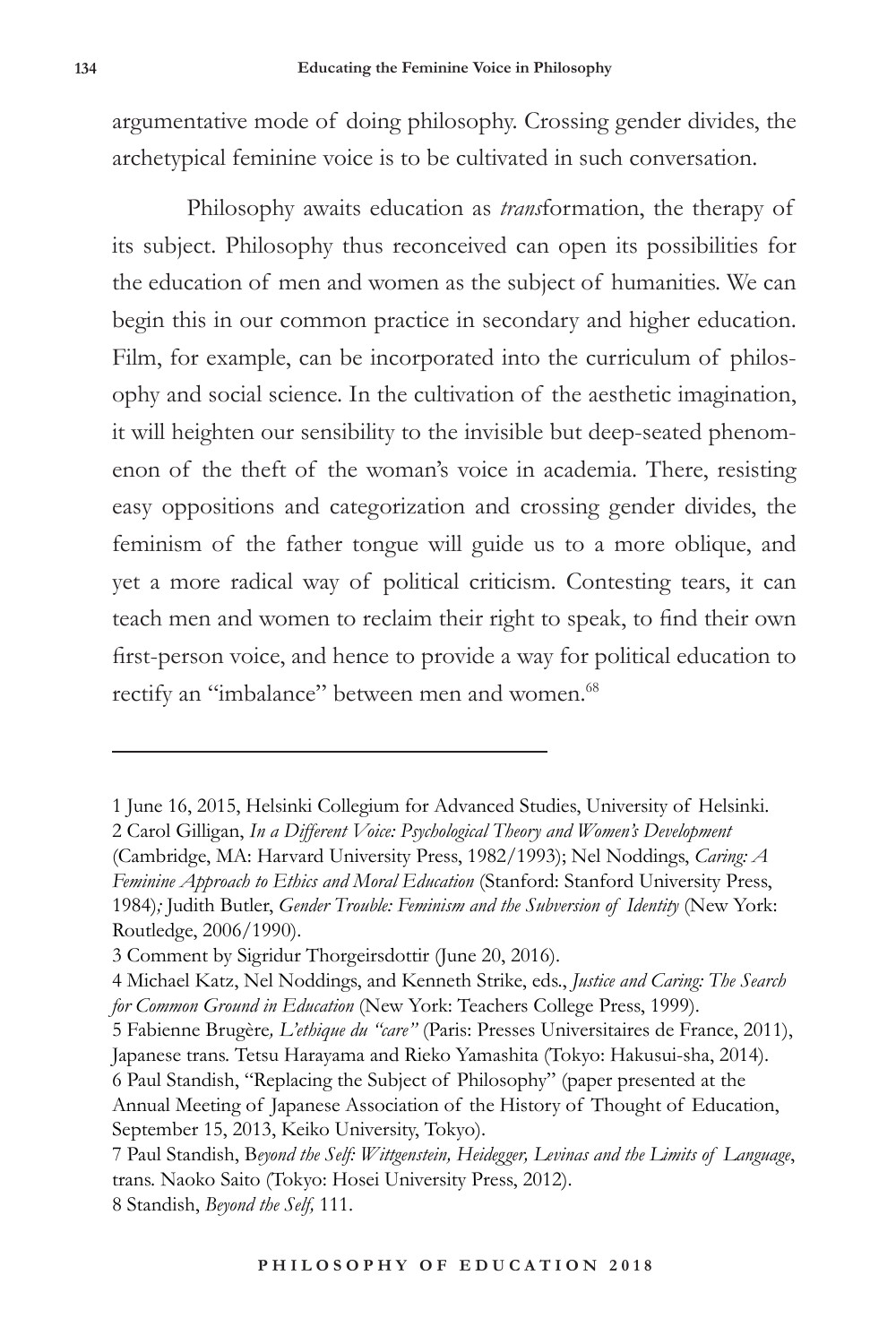9 Ibid., 552–553.

10 Paul Standish, "Social Justice in Translation: Subjectivity, Identity, and Occidentalism," *Educational Studies in Japan: International Yearbook 77*, no. 6 (2011): 77.

11 Stanley Cavell, *A Pitch of Philosophy: Autobiographical Exercises* (Cambridge: Harvard University Press, 1994), 3.

12 Stanley Cavell, *The Senses of Walden* (Chicago: The University of Chicago Press, 1992), 130.

13 Cavell, *A Pitch of Philosophy*, 37.

14 Stanley Cavell, *Contesting Tears: The Hollywood Melodrama of the Unknown Woman* (Chicago: The University of Chicago Press, 1996), 200.

15 Ibid., 221, emphasis added.

16 Ralph W. Emerson, *Selections from Ralph Waldo Emerson*, ed. Stephen E. Whicher (Boston: Houghton Mifflin Company, 1957), 350.

17 Ludger Viefhues-Bailey, *Beyond the Philosopher's Fear: Cavellian Reading of Gender,* 

*Origin and Religion in Modern Skepticism* (New Haven: Yale University, 2007).

18 Cavell, *A Pitch of Philosophy*, 38.

19 Ibid., 21.

20 Stanley Cavell, *Little Did I Know: Excerpts from Memory* (Cambridge: The Belknap Press of Harvard University Press, 2010), 113.

21 Cavell, *A Pitch of Philosophy*, 20; Cavell, *Little Did I Know,* 115.

22 Ibid., 21, 31.

23 Cavell, *A Pitch of Philosophy*, 21

24 Ibid., 23, 36.

25 Ibid., 28.

26 Ibid., 22.

27 Ibid., 38–39.

28 Ibid., 37. This is also thematized in Cavell's *Contesting Tears*.

29 Cavell, *Contesting Tears*, 112.

30 Ibid., 70.

31 Stanley Cavell, *Cities of Words: Pedagogical Letters of a Register of the Moral Life* (Cam-

bridge: The Belknap Press of Harvard University Press, 2004), 111.

32 Cavell, *A Pitch of Philosophy,* 162.

33 Cavell, *A Pitch of Philosophy,* 5; Cavell, *Little Did I Know,* 528.

34 Cavell, *Little Did I Know,* 30, 525.

35 Ibid., 514

36 Henry, D. Thoreau, *Walden* in *Walden and Resistance to Civil Government*, ed. William Rossi (New York: W. W. Norton & Company, 1992), 68–69.

37 Cavell, *A Pitch of Philosophy,* 154, 137, 150.

38 Cavell, *The Senses of Walden,* 16.

39 Cavell, *A Pitch of Philosophy,* 41.

40 Stanley Cavell, *The Claim of Reason*: *The Claim of Reason: Wittgenstein, Skepticism,* 

*Morality, and Tragedy* (Oxford: Oxford University Press, 1979), 20.

41 Stanley Cavell, *Conditions Handsome and Unhandsome: The Constitution of Emersonian* 

*Perfectionism* (Chicago: The University of Chicago Press, 1990), xxxvi, 38; Cavell,

*Contesting Tears*, 221; Cavell, *The Senses of Walden,* 132.